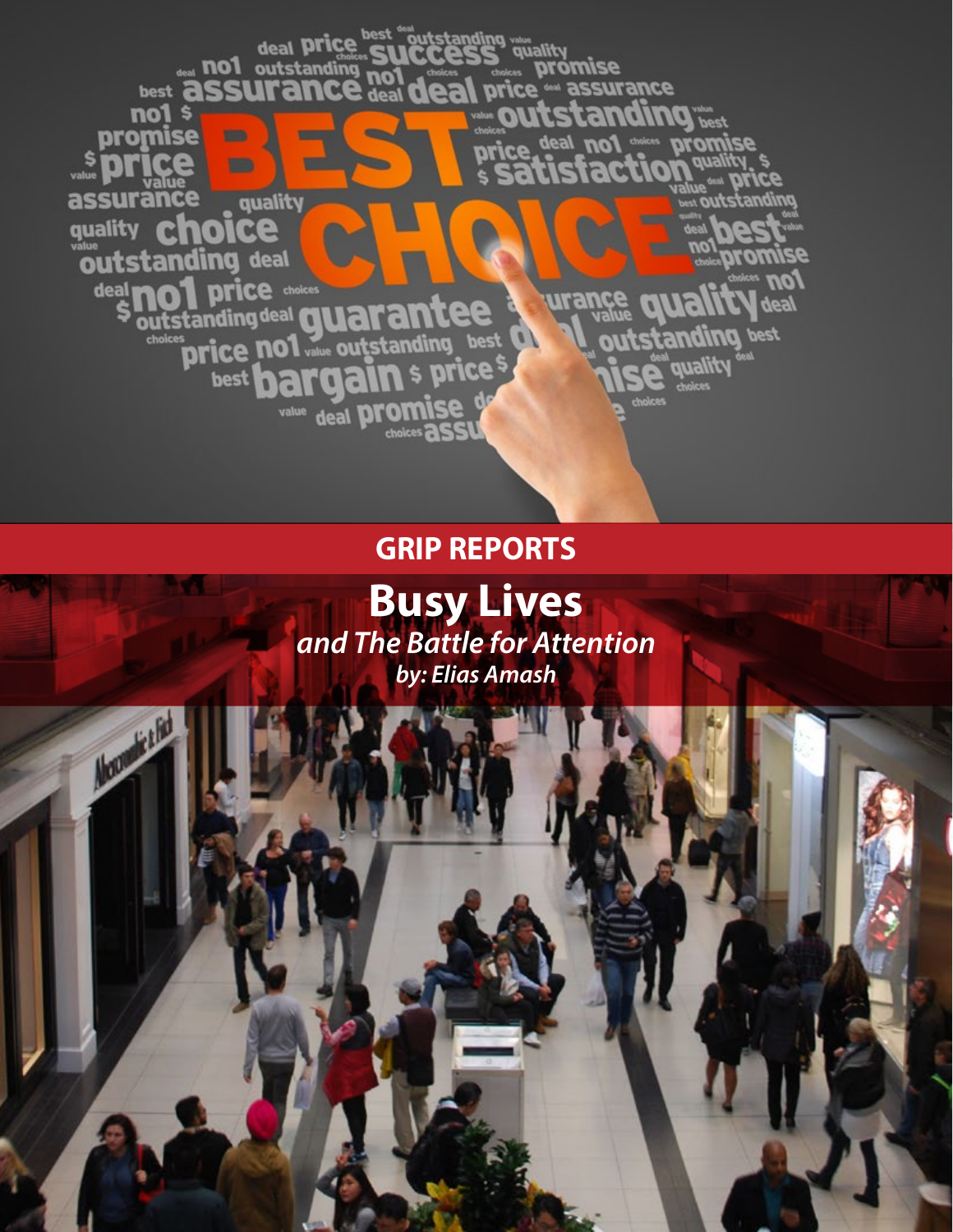## **GRIP ATTENTION REPORT Busy Lives and the Battle for Attention**

*by: Elias Amash*

Imagine walking into a giant library with millions of books. How do you decide which book to read and what to give your attention to? There are millions of authors competing for your attention.

It's similar in everyday life. Everyone everywhere seems to have strained attention spans with advertisers constantly competing for what little is available. Most people are busy with jobs, family responsibilities and the pressures of maintaining a modern household and lifestyle. Add to that the ever-increasing demands of managing personal and business technology and keeping up with social media, and you have what's called "time poverty" or "time scarcity".

On top of this, people are bombarded with marketing messages. This includes a tsunami of TV, print and billboard advertising, as well as Google, Facebook and other digital ads on computers and mobile devices. Marketing experts estimate most Americans are exposed to thousands of ads each day. To combat this assault, consumers have developed behaviors like "banner blindness" to ignore advertising as much as they can.

In this state of affairs it's easy for retailers' messages to get drowned out and ignored. For retailers to get consumer attention that they need to survive they must excel at understanding their customers and getting the right message to them consistently and frequently.

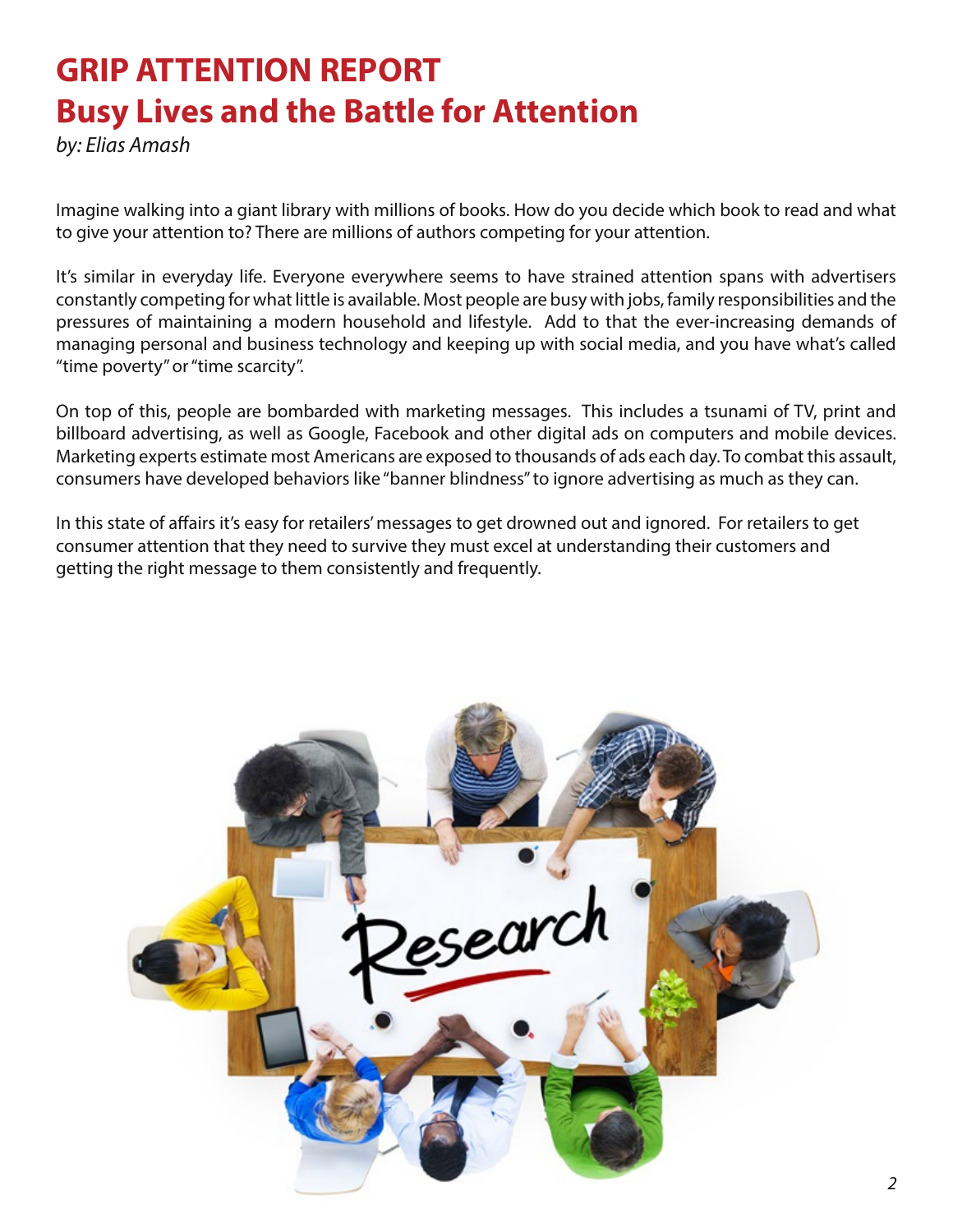

## **Know Thy Customer**

The first step to getting the right message out is thoroughly understanding customer wants and needs. Recognizing how important customer satisfaction is and striving to give customers exactly what they want is difficult but essential to retail success. Improvements are often ineffective if you're not listening to and engaging your customers. Real dialogue with your customer is critical.

Retailers should consistently interact with customers to stay abreast of their preferences. They should conduct market research, seek

the advice of others and read books by experts in the field. Consistent quality in customer interactions is as important as the quality of your work and the product you are selling. If customers cannot rely on consistent quality customer service, they will turn to competitors who are more reliable. Quality customer service must be one of the main focuses of any business.

You need to know how your customers feel about your business and what they would like to see in the future. The simplest way is to offer incentives to encourage them to fill out surveys and questionnaires. Consumers appreciate being asked for input and surveys are valuable tools for revealing weaknesses and soliciting suggestions for improvement. Once customer preferences have been established, retailers should develop customer personas identifying key demographic and psychographic characteristics of target consumers down to the individual level. These can be used to easily deepen a retailers' understanding of who their customers really are and how to appeal to them.

Key benefits from putting a process of this nature in place are improved customer satisfaction, improved customer retention, enhanced employee motivation and more loyal customers.

Constantly improving a business is an important aspect of long-term success. Markets will always change and customers will always want more. Continuous improvement is something that should be a part of daily operations in which every employee is engaged.

## **The Marketing Message – Selling the Sizzle**

Once you are confident you really know your customers, the next step is decoding what they've told you and coming up with the right message to address what they really want. It is often said that consumers don't buy the what; they buy the why and the how. In other words, they are often looking for a solution to a problem or the satisfaction of a desire rather than a particular product. Another way to put it is to say consumers don't buy the steak, they buy the sizzle.

 A retailer's job is to identify the sizzle in what they sell and the service they provide. For example, a small retailer might tout their friendly, knowledge and

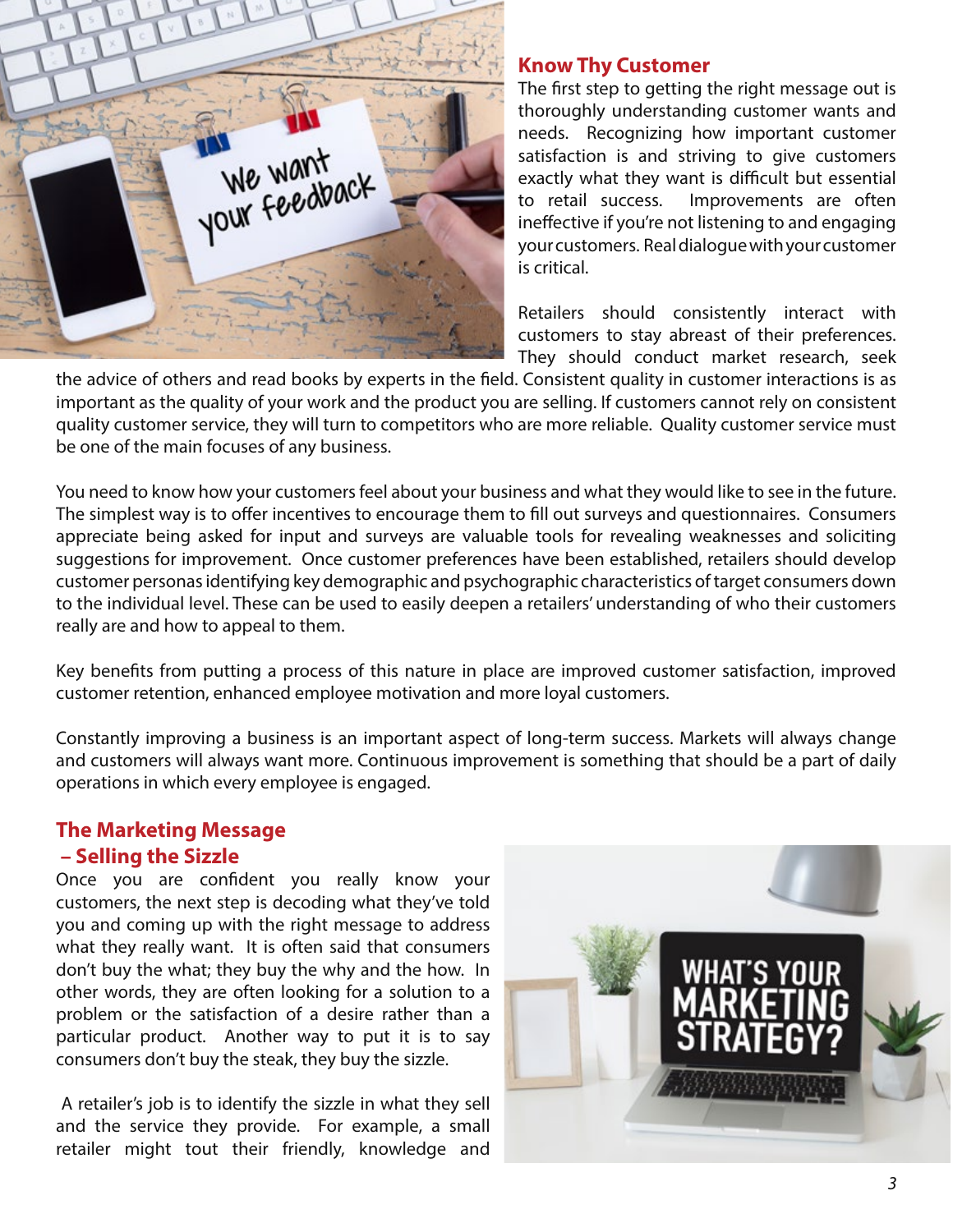accessible sales staff to consumers who are tired of walking around big box stores looking for someone who will actually help them. This would be the store's value proposition and differentiation from big box stores.

Once a value proposition that addresses consumer needs and differentiates the business from competitors has been identified the key is to boil it down to a succinct message that can become the core of a marketing campaign. With consumers feeling starved for time and overburdened with advertising, such messages should be short and sweet. Marketing graphics should be clean and simple.

Remember that marketing messages should be tied back to your consumer research and trigger an emotional response based on that solution or desire consumers are looking to satisfy. Make marketing messages memorable so that consumers will remember your business.

Another important marketing principle is that of repeating your message enough that it starts to sink in with consumers. Studies have shown that people show preferences for ideas, messages or things they are familiar with. It's called the mere-exposure effect and studies have concluded that a message should be repeated 10 to 20 times for it to take effect. But be careful, repeating messages too often can have the opposite effect, making consumers start to dislike a message they feel they have seen too often.

To get through to consumers, try to make your message relatively ubiquitous for your target market. Don't rely on just one or two advertising channels. Use different types of digital and traditional marketing based on your research of how and where to best reach your target market. Once people are in stores, stand out with great packaging and point-of-sale displays, floor stickers and coupons. Chances are, if people have already become familiar with your brand before they enter the store, these types of point-of-sale techniques will be more effective.

## **The Product Itself**

Two other important points about the products you sell:

- 1) Ensure QUALITY products and,
- 2) Make sure your products are UNIQUE

Quality isn't ever enough alone, but it's importance cannot be overlooked. And quality doesn't always mean that the product has a high cost. Even when customers shop at dollar stores, they don't want to get home and have the item they just bought fall apart. Of course they want a good price, but they also want value. A product can be inexpensive, but it still has to have some type of value to the customer. That could be



usefulness, utility, importance, aesthetics or some type of benefit. It can even be merely enjoyable. Every consumer will have their own definition of quality and how important quality is to them. Here again, you need to communicate with your customers to find out what quality means to them, and then you will have an easier time offering it.

Further, it is surprising how many retailers still believe they can be successful by selling the same products as their competitors, as long as they offer them at a better price. Today, price doesn't provide as much competitive advantage as does uniqueness. However, uniqueness also depends to a large degree on knowing your customers, and what they consider "unique" and also, and equally as important, having a good vendor who can provide a wide variety of unusual, new and exciting items. Select and use thoroughly vetted suppliers and they will provide you with both quality and uniqueness.